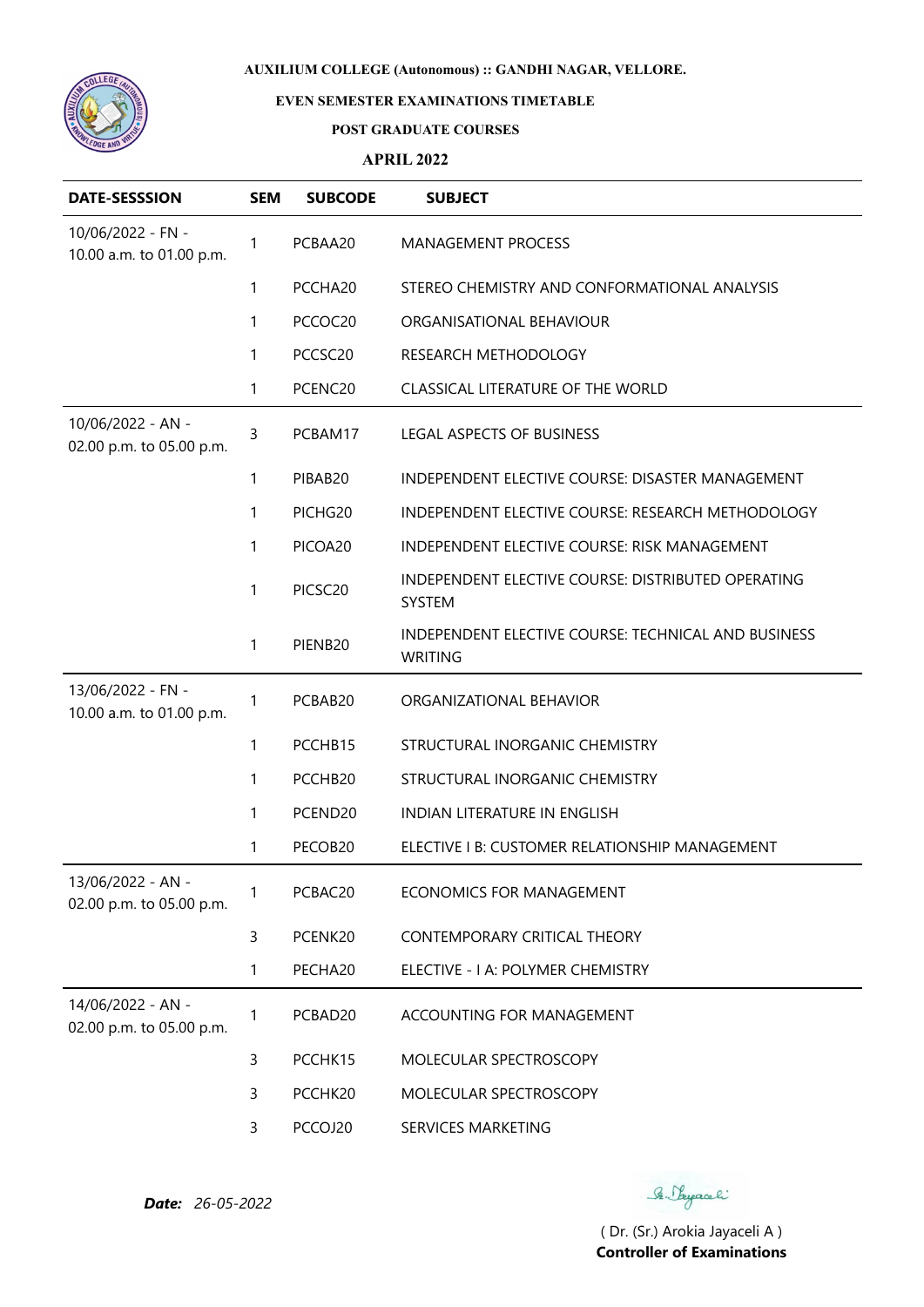

# **EVEN SEMESTER EXAMINATIONS TIMETABLE**

#### **POST GRADUATE COURSES**

### **APRIL 2022**

| <b>DATE-SESSSION</b>                          | <b>SEM</b> | <b>SUBCODE</b> | <b>SUBJECT</b>                                                         |
|-----------------------------------------------|------------|----------------|------------------------------------------------------------------------|
|                                               | 3          | PCENL20        | RESEARCH METHODOLOGY                                                   |
|                                               | 1          | PEENA20        | ELECTIVE I A: ESSENTIAL ENGLISH GRAMMAR                                |
| 15/06/2022 - FN -<br>10.00 a.m. to 01.00 p.m. | 3          | PCCHJ15        | SYNTHETIC ORGANIC CHEMISTRY                                            |
|                                               | 3          | PECOE20        | ELECTIVE III A: PRINCIPLES OF INSURANCE                                |
|                                               | 3          | PIENF20        | INDEPENDENT ELECTIVE COURSE: CONTENT WRITING                           |
| 15/06/2022 - AN -<br>02.00 p.m. to 05.00 p.m. | 3          | PECHE20        | ELECTIVE III A: ANALYTICAL CHEMISTRY                                   |
|                                               | 3          | PICOC20        | INDEPENDENT ELECTIVE COURSE: TOTAL QUALITY MANAGEMENT                  |
| 16/06/2022 - FN -<br>10.00 a.m. to 01.00 p.m. | 3          | PCENJ20        | SHAKESPEARE STUDIES                                                    |
| 20/06/2022 - FN -<br>10.00 a.m. to 01.00 p.m. | 4          | PCBAO20        | PRODUCTION AND OPERATIONS MANAGEMENT                                   |
|                                               | 4          | PCBCL20        | MOLECULAR BIOLOGY                                                      |
|                                               | 4          | PCCHM15        | NATURAL PRODUCTS AND BIOORGANIC CHEMISTRY                              |
|                                               | 4          | PCCHM19        | NATURAL PRODUCTS AND BIOORGANIC CHEMISTRY                              |
|                                               | 4          | PCCHM20        | NATURAL PRODUCTS AND BIOORGANIC CHEMISTRY                              |
|                                               | 4          | PCCON20        | FINANCIAL MANAGEMENT                                                   |
|                                               | 4          | PCCOQ15        | TOTAL QUALITY MANAGEMENT                                               |
|                                               | 4          | PCEMP20        | ELECTRONIC MEDIA MANAGEMENT                                            |
|                                               | 4          | PCENM20        | LITERATURE OF THE MODERN AGE                                           |
|                                               | 4          | PCMAM15        | <b>FUNCTIONAL ANALYSIS</b>                                             |
|                                               | 4          | PCMAM20        | <b>FUNCTIONAL ANALYSIS</b>                                             |
|                                               | 4          | PCMBL20        | MICROBIAL GENE TECHNOLOGY                                              |
|                                               | 4          | PCPHL20        | MATERIAL SCIENCE AND LASER PHYSICS                                     |
|                                               | 4          | PCZOM20        | PHYSIOLOGY AND ENDOCRINOLOGY                                           |
|                                               | 4          | PSCDC20        | SPECIALIZATION I C: URBAN COMMUNITY DEVELOPMENT                        |
|                                               | 4          | PSHRC20        | SPECIALIZATION II C: LABOUR WELFARE AND INDUSTRIAL<br><b>RELATIONS</b> |

Se Sayaali

*Date: 26-05-2022*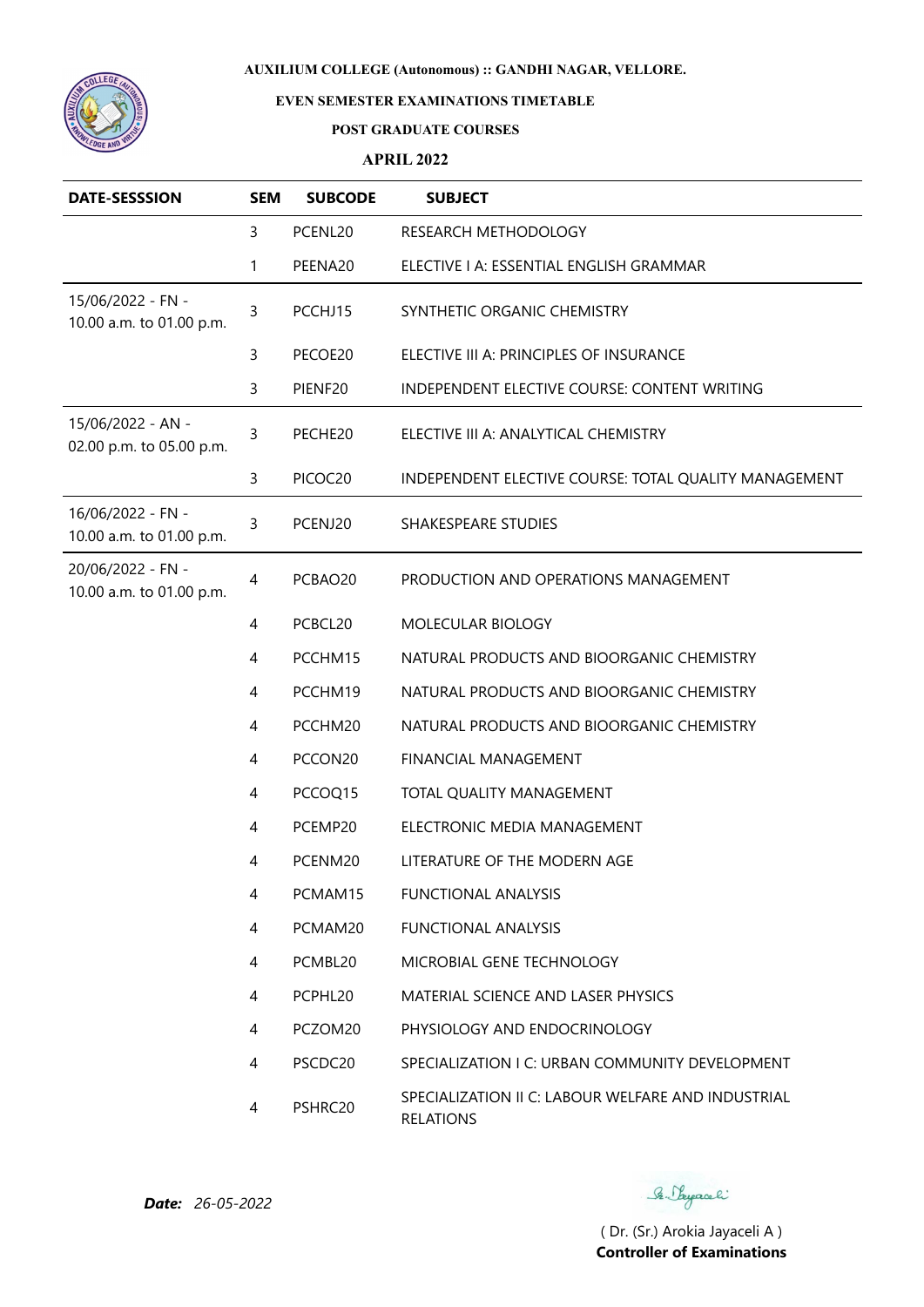

# **EVEN SEMESTER EXAMINATIONS TIMETABLE**

#### **POST GRADUATE COURSES**

### **APRIL 2022**

| <b>DATE-SESSSION</b>                          | <b>SEM</b>     | <b>SUBCODE</b> | <b>SUBJECT</b>                                                           |
|-----------------------------------------------|----------------|----------------|--------------------------------------------------------------------------|
|                                               | 4              | PSMSC20        | SPECIALIZATION III C: REHABILITATION STRATEGIES AND<br><b>TECHNIQUES</b> |
| 21/06/2022 - FN -<br>10.00 a.m. to 01.00 p.m. | $\overline{c}$ | PCBAG20        | SUPPLY CHAIN MANAGEMENT                                                  |
|                                               | $\overline{c}$ | PCBCD20        | ANALYTICAL BIOCHEMISTRY                                                  |
|                                               | 2              | PCCHD15        | ORGANIC REACTIONS AND MECHANISMS                                         |
|                                               | $\overline{c}$ | PCCHD20        | ORGANIC REACTIONS AND MECHANISMS                                         |
|                                               | 2              | PCCOE20        | <b>INDIRECT TAXATION: LAW AND PRACTICE</b>                               |
|                                               | $\overline{c}$ | PCCSF20        | MACHINE LEARNING                                                         |
|                                               | 2              | PCEMF20        | ADVANCED TELEVISION PRODUCTION                                           |
|                                               | 2              | PCENE15        | RESTORATION AND EIGHTEENTH CENTURY LITERATURE                            |
|                                               | $\overline{c}$ | PCENE20        | AMERICAN LITERATURE                                                      |
|                                               | $\overline{c}$ | PCMAE20        | LINEAR ALGEBRA                                                           |
|                                               | $\overline{c}$ | PCMBD20        | MEDICAL MICROBIOLOGY                                                     |
|                                               | $\overline{c}$ | PCPHD20        | MATHEMATICAL PHYSICS - II                                                |
|                                               | 2              | PCSWE20        | HUMAN GROWTH AND PERSONALITY DEVELOPMENT                                 |
|                                               | 2              | PCZOD20        | RESEARCH METHODOLOGY                                                     |
|                                               | 4              | PCZOM17        | RESEARCH METHODOLOGY                                                     |
| 22/06/2022 - FN -<br>10.00 a.m. to 01.00 p.m. | 4              | PCBAP17        | <b>BUSINESS ETHICS</b>                                                   |
|                                               | 4              | PCBAP20        | INTERNATIONAL BUSINESS ETHICS                                            |
|                                               | 4              | PCBCM20        | ADVANCED CLINICAL BIOCHEMISTRY                                           |
|                                               | 4              | PCCHN19        | SOLID STATE CHEMISTRY AND NUCLEAR CHEMISTRY                              |
|                                               | 4              | PCCHN20        | SOLID STATE CHEMISTRY AND NUCLEAR CHEMISTRY                              |
|                                               | 4              | PCCOO20        | <b>INDUSTRIAL RELATIONS AND LABOUR LAWS</b>                              |
|                                               | 4              | PCEMQ20        | DEVELOPMENT COMMUNICATION                                                |
|                                               | 4              | PCENN20        | <b>CONTEMPORARY WRITING</b>                                              |
|                                               | 4              | PCMAN20        | <b>CALCULUS OF VARIATIONS</b>                                            |

Se Sayaali

*Date: 26-05-2022*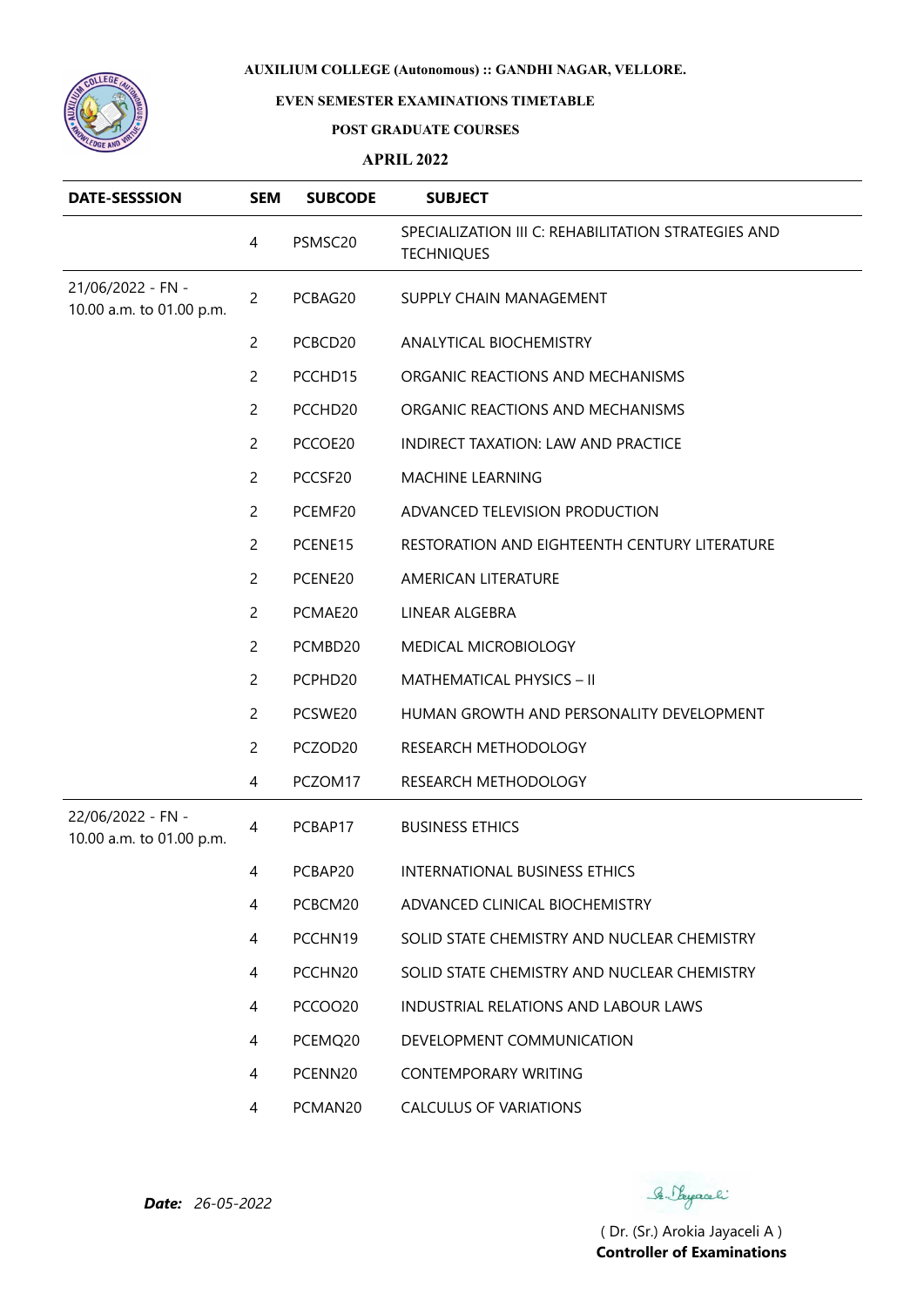

# **EVEN SEMESTER EXAMINATIONS TIMETABLE**

#### **POST GRADUATE COURSES**

### **APRIL 2022**

| <b>DATE-SESSSION</b>                          | <b>SEM</b>     | <b>SUBCODE</b>      | <b>SUBJECT</b>                                     |
|-----------------------------------------------|----------------|---------------------|----------------------------------------------------|
|                                               | 4              | PCMBM20             | <b>BIOETHICS AND BIOSAFETY</b>                     |
|                                               | 4              | PCPHM20             | NUCLEAR PHYSICS AND PARTICLE PHYSICS               |
|                                               | 4              | PCZON20             | DEVELOPMENTAL BIOLOGY AND IMMUNOLOGY               |
|                                               | 4              | PSCDD20             | SPECIALIZATION I D: ENTREPRENEURIAL DEVELOPMENT    |
|                                               | 4              | PSHRD20             | SPECIALIZATION II D: ORGANIZATIONAL BEHAVIOUR      |
|                                               | 4              | PSMSD20             | SPECIALIZATION III D: PSYCHIATRIC SOCIAL WORK      |
| 23/06/2022 - FN -<br>10.00 a.m. to 01.00 p.m. | $\overline{c}$ | PCBAH20             | MARKETING MANAGEMENT                               |
|                                               | 2              | PCBCE20             | <b>ENZYMOLOGY</b>                                  |
|                                               | $\overline{c}$ | PCCHE20             | ADVANCED COORDINATION CHEMISTRY                    |
|                                               | $\overline{c}$ | PCCOF20             | <b>DIRECT TAXATION - II</b>                        |
|                                               | $\overline{c}$ | PCCSG20             | OPEN SOURCE PROGRAMMING                            |
|                                               | $\overline{2}$ | PCEMG20             | RADIO PROGRAMME PRODUCTION                         |
|                                               | $\overline{2}$ | PCENF20             | LITERARY CRITICISM                                 |
|                                               | 2              | PCENG15             | <b>LITERARY CRITICISM</b>                          |
|                                               | $\overline{c}$ | PCMAF20             | REAL ANALYSIS - II                                 |
|                                               | $\overline{c}$ | PCMBE20             | MICROBIAL PHYSIOLOGY AND BIOMOLECULES              |
|                                               | $\overline{c}$ | PCPHE20             | ELECTROMAGNETIC THEORY                             |
|                                               | $\overline{c}$ | PCSWF20             | SOCIAL WORK RESEARCH                               |
|                                               | $\overline{c}$ | PCZOE20             | APPLIED ENTOMOLOGY                                 |
| 24/06/2022 - FN -<br>10.00 a.m. to 01.00 p.m. | 4              | PCCHO15             | THERMODYNAMICS                                     |
|                                               | 4              | PCCHO19             | THERMODYNAMICS                                     |
|                                               | 4              | PCCHO <sub>20</sub> | <b>THERMODYNAMICS</b>                              |
|                                               | 4              | PCCOP20             | ENTERPRISE RESOURCE PLANNING AND TALLY             |
|                                               | 4              | PCEMR20             | ADVERTISING AND INTEGRATED MARKETING COMMUNICATION |
|                                               | 4              | PCENO15             | ENGLISH LANGUAGE TEACHING                          |
|                                               | 4              | PCENO20             | ENGLISH LANGUAGE TEACHING                          |

Se Sayaali

*Date: 26-05-2022*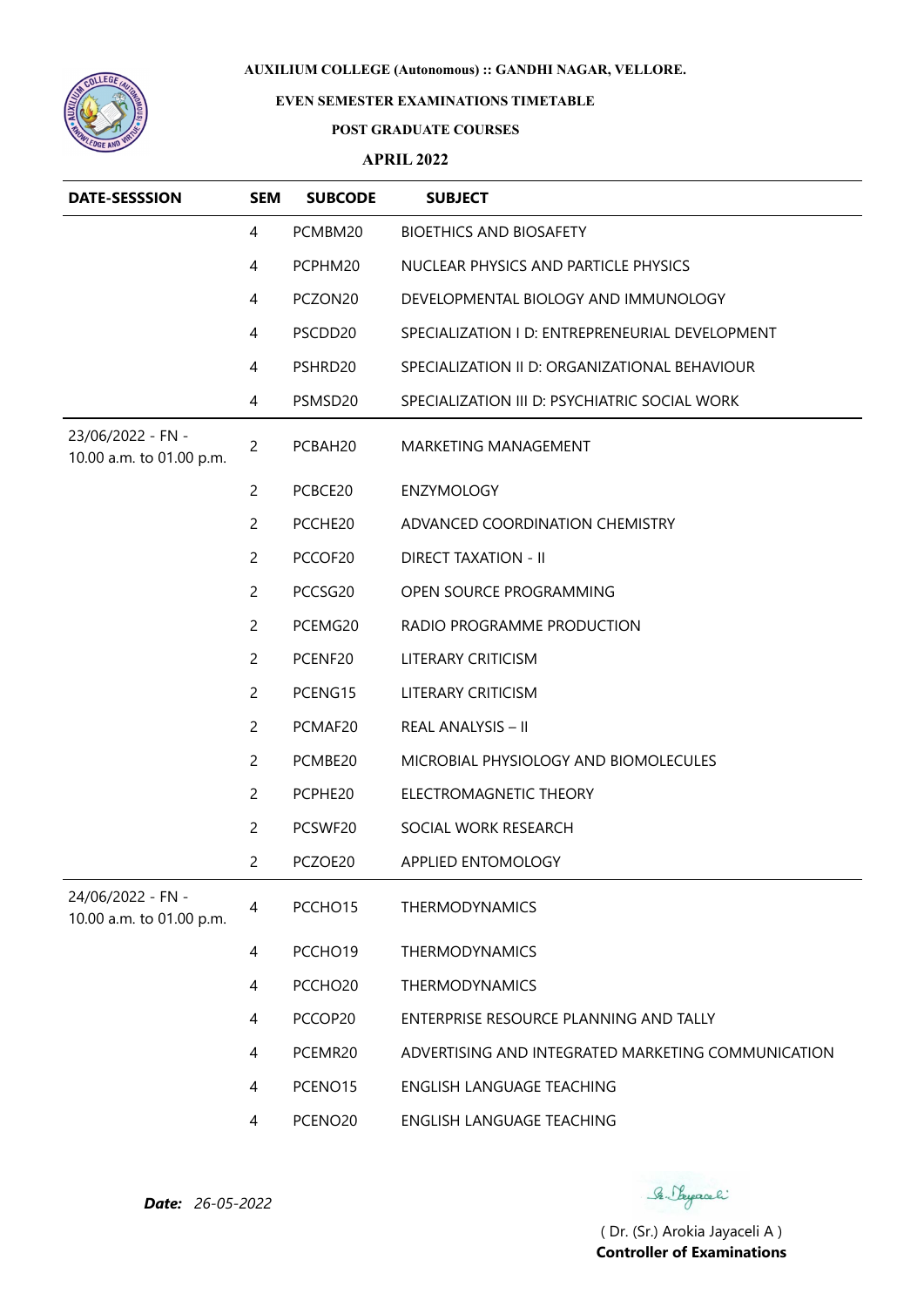

# **EVEN SEMESTER EXAMINATIONS TIMETABLE**

#### **POST GRADUATE COURSES**

### **APRIL 2022**

| <b>DATE-SESSSION</b>                          | <b>SEM</b>     | <b>SUBCODE</b> | <b>SUBJECT</b>                                                                |
|-----------------------------------------------|----------------|----------------|-------------------------------------------------------------------------------|
|                                               | 4              | PCMAO20        | MATHEMATICAL STATISTICS                                                       |
|                                               | 4              | PCPHN20        | <b>CONDENSED MATTER PHYSICS</b>                                               |
|                                               | 4              | <b>PCZOO20</b> | <b>EVOLUTION</b>                                                              |
|                                               | 4              | PEBCG20        | ELECTIVE IV A: PLANT BIOCHEMISTRY                                             |
|                                               | 4              | PEHRC20        | ELECTIVE I C: INDUSTRIAL RELATIONS                                            |
|                                               | 4              | PEMBH20        | ELECTIVE IV B: MICROBIAL NANOTECHNOLOGY                                       |
|                                               | 4              | PESWG20        | ELECTIVE IV A: ADMINISTRATION OF SERVICE ORGANIZATION                         |
| 25/06/2022 - FN -<br>10.00 a.m. to 01.00 p.m. | $\overline{c}$ | PIBAD20        | INDEPENDENT ELECTIVE COURSE: EVENT MANAGEMENT                                 |
| 27/06/2022 - FN -<br>10.00 a.m. to 01.00 p.m. | $\overline{c}$ | PCBAI20        | HUMAN RESOURCE MANAGEMENT                                                     |
|                                               | $\overline{c}$ | PCBCF20        | <b>INTERMEDIARY METABOLISM</b>                                                |
|                                               | $\overline{c}$ | PCCHF15        | <b>GROUP THEORY AND QUANTUM CHEMISTRY</b>                                     |
|                                               | $\overline{c}$ | PCCHF20        | GROUP THEORY AND QUANTUM CHEMISTRY                                            |
|                                               | $\overline{c}$ | PCCOG15        | RESEARCH METHODOLOGY                                                          |
|                                               | 2              | PCCOG20        | RESEARCH METHODOLOGY                                                          |
|                                               | 2              | PCCSH20        | WIRELESS COMMUNICATIONS AND NETWORKS                                          |
|                                               | $\overline{c}$ | PCEMH20        | MEDIA ANALYSIS TECHNIQUES                                                     |
|                                               | $\overline{c}$ | PCENG20        | <b>LANGUAGE AND LINGUISTICS</b>                                               |
|                                               | $\overline{c}$ | PCMAG20        | PARTIAL DIFFERENTIAL EQUATIONS AND INTEGRAL PARTIAL<br>DIFFERENTIAL EQUATIONS |
|                                               | $\overline{2}$ | PCMBF20        | INDUSTRIAL AND PHARMACEUTICAL MICROBIOLOGY                                    |
|                                               | $\overline{2}$ | PCPHF20        | <b>QUANTUM MECHANICS - I</b>                                                  |
|                                               | $\overline{c}$ | PCSWG20        | COMMUNITY ORGANIZATION AND SOCIAL ACTION                                      |
|                                               | $\overline{2}$ | PCZOF20        | BIODIVERSITY AND WILDLIFE CONSERVATION                                        |
| 28/06/2022 - FN -<br>10.00 a.m. to 01.00 p.m. | 4              | PECHG20        | ELECTIVE IV A: ORGANOMETALLIC AND BIOINORGANIC<br><b>CHEMISTRY</b>            |
|                                               | 4              | PECOG20        | ELECTIVE IV A: BUSINESS ENVIRONMENT                                           |
|                                               | 4              | PEEMG20        | ELECTIVE IV A: WEB DESIGNING                                                  |

*Date: 26-05-2022*

Se Sayaali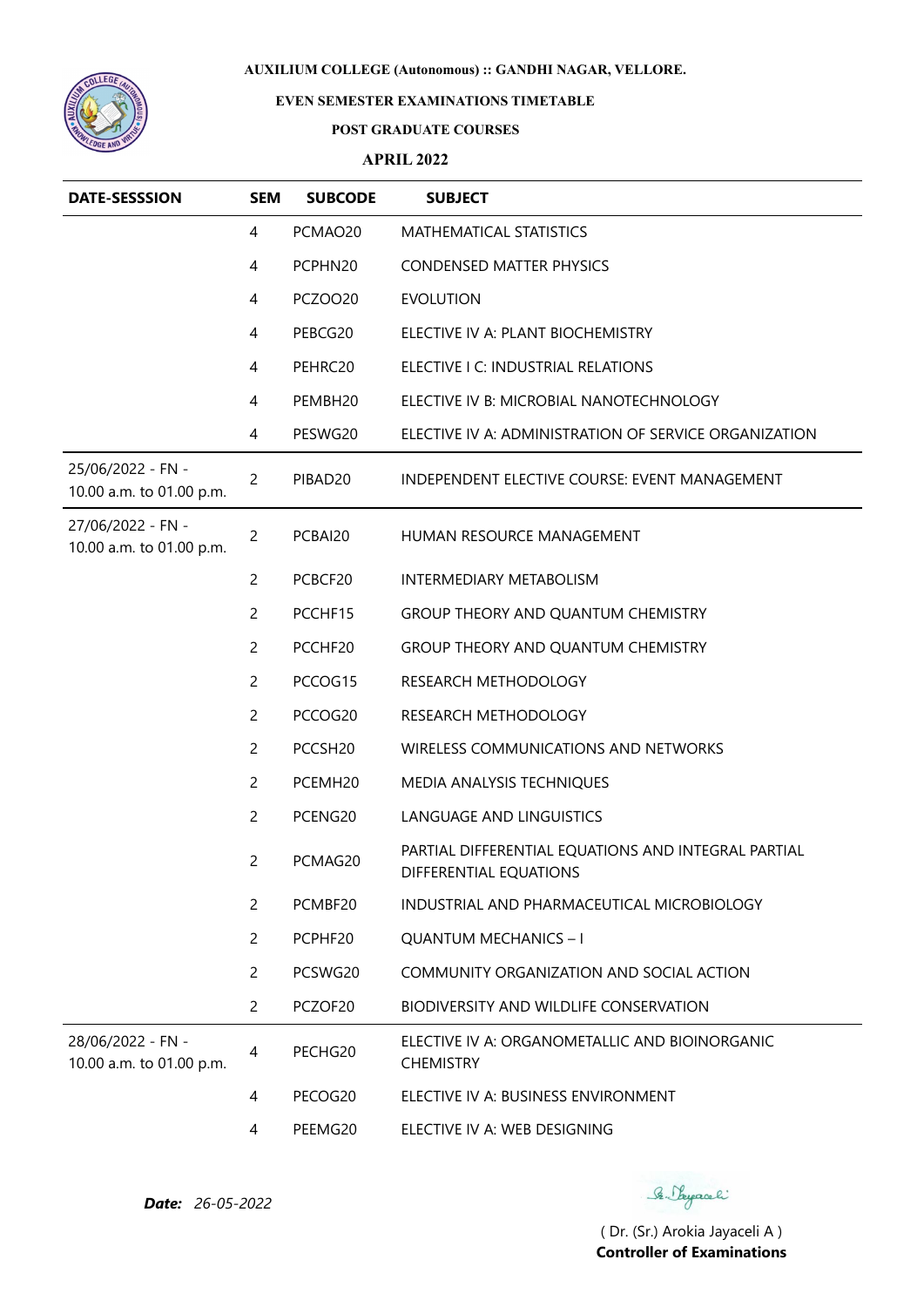

## **EVEN SEMESTER EXAMINATIONS TIMETABLE**

#### **POST GRADUATE COURSES**

## **APRIL 2022**

| <b>DATE-SESSSION</b>                          | <b>SEM</b>     | <b>SUBCODE</b>      | <b>SUBJECT</b>                                                                 |
|-----------------------------------------------|----------------|---------------------|--------------------------------------------------------------------------------|
|                                               | 4              | PEENH <sub>20</sub> | ELECTIVE IV A: HISTORY OF IDEAS                                                |
|                                               | 4              | PEFNC17             | ELECTIVE II C: RISK MANAGEMENT AND DERIVATIVES                                 |
|                                               | 4              | PEFNC20             | ELECTIVE II C: RISK AND DERIVATIVE MANAGEMENT                                  |
|                                               | 4              | PEHCC20             | ELECTIVE V C: HOSPITAL QUALITY MANAGEMENT AND LEGAL<br><b>ASPECTS</b>          |
|                                               | 4              | PELMC20             | ELECTIVE VI C: GREEN SUPPLY CHAIN MANAGEMENT                                   |
|                                               | $\overline{4}$ | PEMAI20             | ELECTIVE IV A: GRAPH THEORY                                                    |
|                                               | 4              | PEMKC20             | ELECTIVE - III C: ADVERTISING AND SALES PROMOTION                              |
|                                               | 4              | PEPHG20             | ELECTIVE IV A: FIBRE OPTICS AND NON-LINEAR OPTICS                              |
|                                               | 4              | PESSC20             | ELECTIVE IV C: DECISION SUPPORT AND BUSINESS INTELLIGENCE                      |
|                                               | 4              | PEZOG20             | ELECTIVE IV A: FISHERY BIOLOGY                                                 |
|                                               | 4              | PIBCH <sub>20</sub> | INDEPENDENT ELECTIVE COURSE: ENTREPRENEURIAL<br><b>BIOCHEMISTRY</b>            |
|                                               | 4              | PISWD20             | INDEPENDENT ELECTIVE COURSE: SOCIAL WORK PROFESSION IN<br>DIFFERENT SETTINGS   |
| 29/06/2022 - FN -<br>10.00 a.m. to 01.00 p.m. | $\overline{2}$ | PCBAJ20             | FINANCIAL MANAGEMENT                                                           |
|                                               | $\overline{2}$ | PCCOH <sub>20</sub> | <b>BANK FINANCIAL MANAGEMENT</b>                                               |
|                                               | 2              | PCCSI20             | THEORY OF COMPUTATION                                                          |
|                                               | 2              | PCENH <sub>20</sub> | <b>WOMEN'S WRITING</b>                                                         |
|                                               | 2              | PCMAH <sub>20</sub> | <b>MECHANICS</b>                                                               |
|                                               | $\overline{2}$ | PEBCC20             | ELECTIVE II A: ECOLOGY, EVOLUTION AND DEVELOPMENTAL<br><b>BIOLOGY</b>          |
|                                               | $\overline{2}$ | PECHC20             | ELECTIVE II A: PHARMACEUTICAL CHEMISTRY                                        |
|                                               | $\overline{2}$ | PEEMD20             | ELECTIVE II B: MOBILE COMMUNICATION                                            |
|                                               | $\overline{2}$ | PEMBC20             | ELECTIVE II A: BIOLOGICAL TECHNIQUES                                           |
|                                               | $\overline{2}$ | PEPHC20             | ELECTIVE II A: CRYSTAL GROWTH, NANO SCIENCE AND RESEARCH<br><b>METHODOLOGY</b> |
|                                               | $\mathbf{2}$   | PESWC20             | ELECTIVE II A: SOCIAL POLICY AND SOCIAL LEGISLATION                            |

Se Sayaali

*Date: 26-05-2022*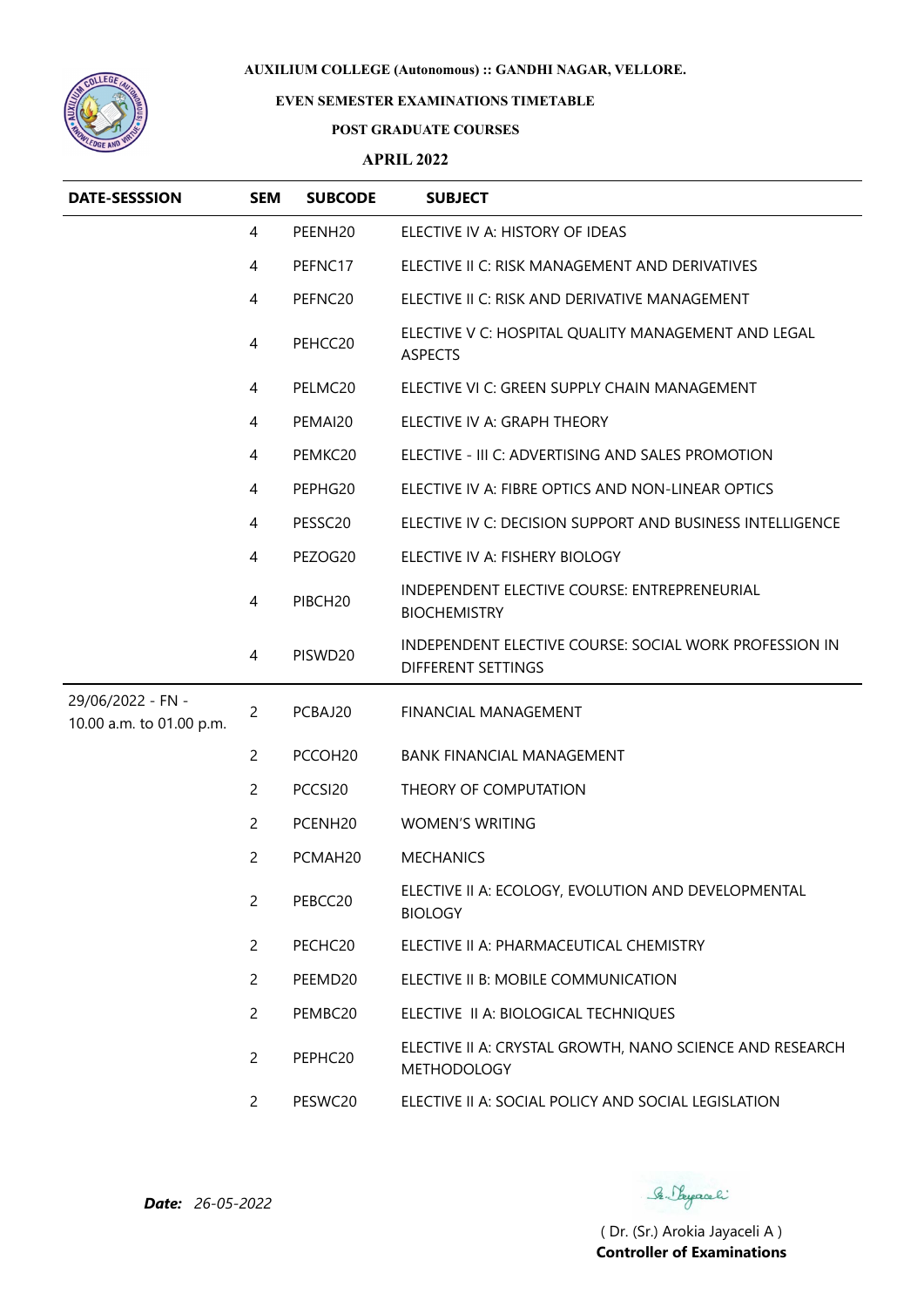

## **EVEN SEMESTER EXAMINATIONS TIMETABLE**

#### **POST GRADUATE COURSES**

#### **APRIL 2022**

| <b>DATE-SESSSION</b>                          | <b>SEM</b>     | <b>SUBCODE</b>      | <b>SUBJECT</b>                                                                          |
|-----------------------------------------------|----------------|---------------------|-----------------------------------------------------------------------------------------|
|                                               | 2              | PEZOC20             | ELECTIVE II A: BIOCHEMISTRY                                                             |
| 30/06/2022 - FN -<br>10.00 a.m. to 01.00 p.m. | 4              | PIBAK20             | INDEPENDENT ELECTIVE COURSE: MANAGEMENT OF<br>MULTINATIONAL CORPORATION                 |
|                                               | 4              | PIBAL19             | INDEPENDENT ELECTIVE COURSE: WORK-LIFE BALANCE<br>MANAGEMENT                            |
|                                               | 4              | PIBAL20             | INDEPENDENT ELECTIVE COURSE: WORK-LIFE BALANCE AND<br>EMOTIONAL INTELLIGENCE MANAGEMENT |
|                                               | 4              | PICHH20             | INDEPENDENT ELECTIVE COURSE: CSIR - NET PREPARATORY<br>COURSE IN PHYSICAL CHEMISTRY     |
|                                               | 4              | PICHI20             | INDEPENDENT ELECTIVE COURSE: ADVANCED INSTRUMENTATION<br><b>TECHNIQUES</b>              |
|                                               | 4              | PICHJ19             | <b>INDEPENDENT ELECTIVE COURSE: LEATHER CHEMISTRY</b>                                   |
|                                               | 4              | PICHJ20             | INDEPENDENT ELECTIVE COURSE: LEATHER CHEMISTRY                                          |
|                                               | 4              | PICOD <sub>20</sub> | INDEPENDENT ELECTIVE COURSE: ENTREPRENEURIAL<br><b>DEVELOPMENT</b>                      |
|                                               | 4              | PIEMD20             | INDEPENDENT ELECTIVE COURSE: INTERNATIONAL<br><b>COMMUNICATION</b>                      |
|                                               | 4              | PIENH20             | INDEPENDENT ELECTIVE COURSE: LITERATURE AND ENVIRONMENT                                 |
|                                               | 4              | PIMAG20             | INDEPENDENT ELECTIVE COURSE: SKILL ENHANCEMENT IN REAL<br>AND COMPLEX ANALYSIS - II     |
|                                               | 4              | PIPHG20             | INDEPENDENT ELECTIVE COURSE: PHYSICS FOR SET/NET - PAPER IV                             |
|                                               | 4              | PIZOI20             | INDEPENDENT ELECTIVE COURSE: ANIMAL CARE                                                |
| 30/06/2022 - AN -<br>02.00 p.m. to 05.00 p.m. | $\overline{2}$ | PCBAK17             | APPLIED OPERATIONS RESEARCH FOR MANAGEMENT                                              |
|                                               | $\overline{2}$ | PCBAK20             | RESOURCE MANAGEMENT TECHNIQUES                                                          |
|                                               | $\overline{2}$ | PECOC16             | ELECTIVE II A: INTERNATIONAL MARKETING MANAGEMENT                                       |
|                                               | $\overline{c}$ | PECOC20             | ELECTIVE II A: INTERNATIONAL MARKETING MANAGEMENT                                       |
|                                               | $\overline{2}$ | PECSC20             | ELECTIVE II A: CRYPTOGRAPHY AND NETWORK SECURITY                                        |
|                                               | $\overline{2}$ | PEEND20             | ELECTIVE - II B: LITERATURE OF THE MARGINALISED                                         |
|                                               | $\overline{2}$ | PEMAC20             | ELECTIVE II A: LATEX AND MATLAB                                                         |
|                                               | $\overline{c}$ | PIBCD20             | INDEPENDENT ELECTIVE COURSE: CANCER BIOLOGY                                             |

*Date: 26-05-2022*

Se Vayaceli